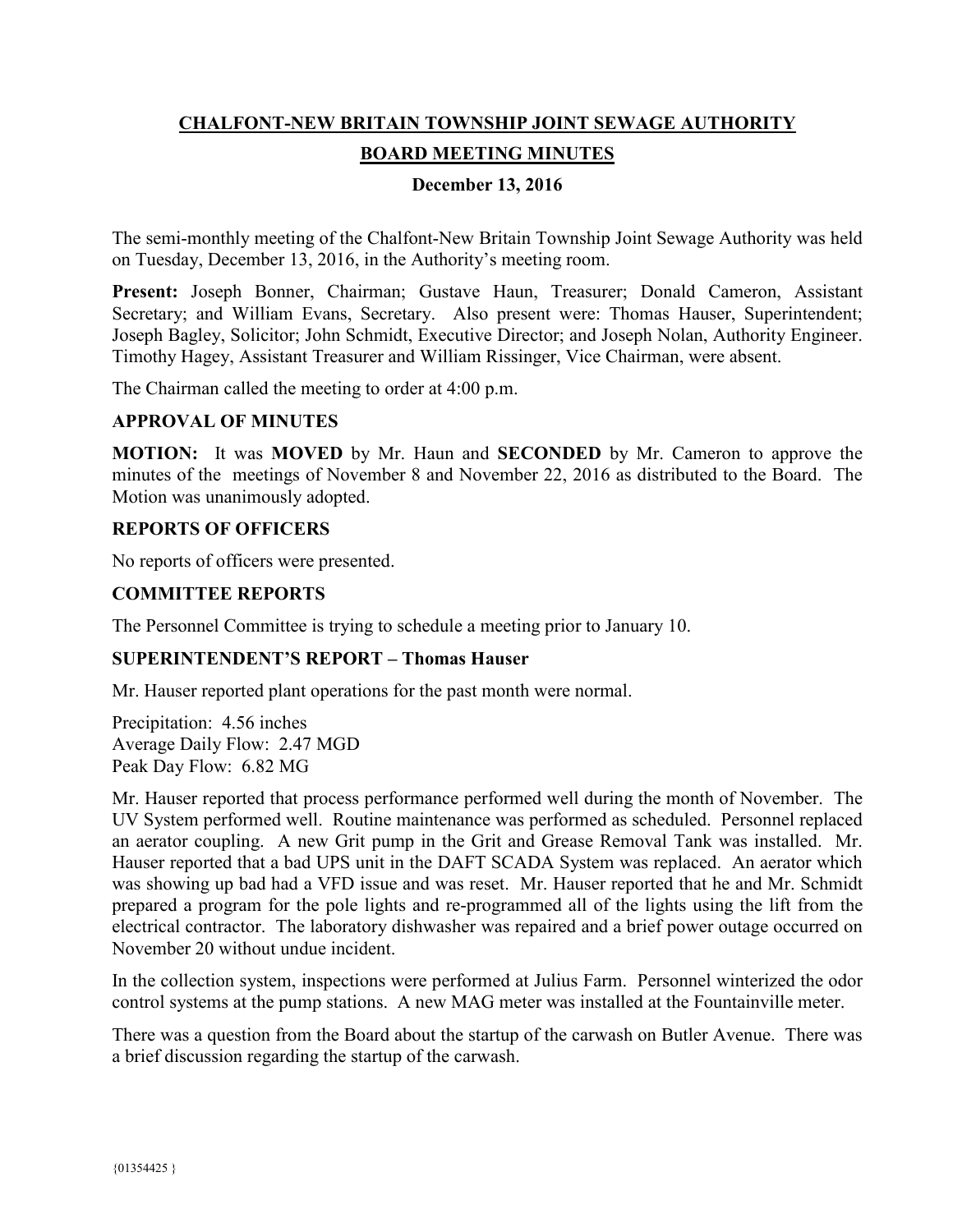## **EXECUTIVE DIRECTOR'S REPORT – John E. Schmidt**

Mr. Schmidt reported on preparation for the periodic destruction of records by the Authority.

**MOTION:** It was **MOVED** by Mr. Evans and **SECONDED** by Mr. Haun to approve Resolution No. 2016-3 regarding the destruction of records. The Motion was unanimously adopted.

Mr. Schmidt reported on the distribution to the Board of the six-month budget's figures. Mr. Schmidt discussed the receipt of revenues thus far in the fiscal year, miscellaneous revenue received, plant wages and other items. There was an extensive discussion regarding the PECO Demand Response Program lapsing. Additional potential costs to satisfy EPA Regulations to continue the program were discussed and not acted upon.

Mr. Schmidt discussed the loan transaction reflected in Fund 3 and other items. Various questions were asked about issues on the budget.

**MOTION:** It was **MOVED** by Mr. Haun and **SECONDED** by Mr. Cameron to close Escrow Account No. 112 related to Lot 20-2 in the New Britain Business Park. The Motion was unanimously adopted.

Mr. Schmidt reported that there was a discussion at the last meeting regarding the advisability of canceling the December 27 meeting.

**MOTION:** It was **MOVED** by Mr. Cameron and **SECONDED** by Mr. Haun to cancel the December 27 public meeting. The Motion was unanimously adopted.

Mr. Schmidt presented a sewage capacity approval form (revised) for 58 EDUs for Chalfont View. Mr. Schmidt referred to this as the old swim club and greenhouse.

**MOTION:** It was **MOVED** by Mr. Haun and **SECONDED** by Mr. Cameron to approve 58 EDUs for Chalfont View (sewage capacity approval form). The Motion was unanimously adopted.

Mr. Schmidt reported that the Authority banquet will take place on Thursday, January 12 and that invitations have been distributed.

There was a discussion regarding a potential motion to excuse Mr. Rissinger for his absence.

#### **ENGINEER'S REPORT – Joseph Nolan, P.E.**

Mr. Nolan reported on the progress of the Phase III Project. Reinforcing steel has been installed for the biosolids storage building. Floors will be poured soon. There was a progress meeting last Thursday. Mr. Nolan reported that a couple of glitches arose but they have been worked out.

Mr. Nolan presented Requisition No. 168 for Capital Expenditures in the amount of \$4,983.86 for lab equipment and he recommended approval.

**MOTION:** It was **MOVED** by Mr. Evans and **SECONDED** by Mr. Haun to approve Requisition No. 168 for Capital Expenditures in the amount of \$4,983.86. The Motion was unanimously adopted.

Mr. Nolan next presented Requisition No. 211 for Capital Improvements in the amount of \$267,058.55, all related to Phase III of the Expansion and Upgrade Project, and he recommended approval.